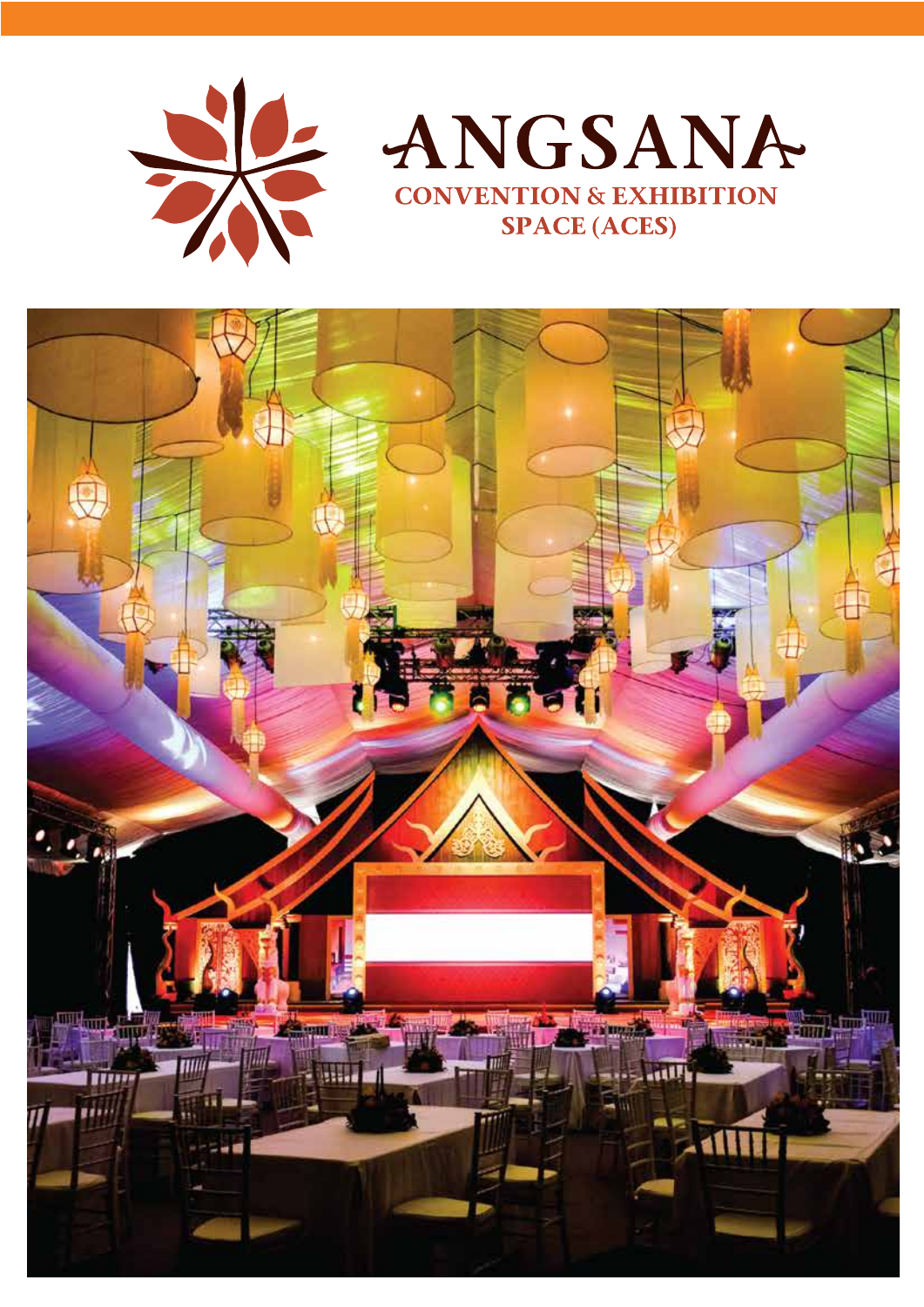# WELCOME TO ANGSANA

An ideal choice for those seeking a large scale function space in Phuket, Angsana Convention and Exhibition Space (ACES) provides a range of delegate experiences that are rooted in the destination to create truly engaging and personalized meetings and events. Our team of Certified Meeting Planner (CMP), Certified Incentive Specialists (CIS) are on-site to work with you and our operations team to deliver world-class conventions, exhibitions, congress, weddings, concerts, social and gala events. ACES can accommodate up to 1,400 guests theatre style, 800 guests in a banquet style with dance floor and 1,500 for a cocktail function with plenty of room for a party, dining, and mingling. Whether you're looking for ample space in Phuket for corporate conferences, product launching events or a private dinner and dance parties, Angsana Convention and Exhibition Space is guaranteed to impress.

The 371 rooms and suites of Angsana Laguna Phuket also offer creative food and beverage services from themed coffee breaks, beachside dining to elegant gala dinners.A dedicated banquet team is always on hand to help you organize your event from the beginning through successful delivery and until debriefing. We are dedicated to delivering the best event experience on every occasion at Angsana Convention and Exhibition Space (ACES Phuket).





### **FACILITIES**

- Swimming Pool
- Fitness Center
- Activity Hut
- Golf Course
- Angsana Spa
- Angsana Gallery
- Kids Club

#### **MEETINGS & EVENTS**

- 4 Meeting Rooms
- 5 Boardrooms
- 1 Ballroom
- 1 Angsana Convention
	- and Exhibition Space (ACES)

#### **RESTAURANTS & BARS**

- Loy Krathong Bar
- Bodega & Grill
- Baan Talay
- Market Place
- Poolside Restaurant
- XANA Beach Club

#### **OUTDOOR VENUES**

- Poolside Garden
- XANA Lawn
- XANA Lagoon Deck
- XANA Beachfront
- XANA Horizon Deck
- Beach Zone

*20-Minute Drive from Phuket International Airport Angsana Laguna Phuket, Thailand*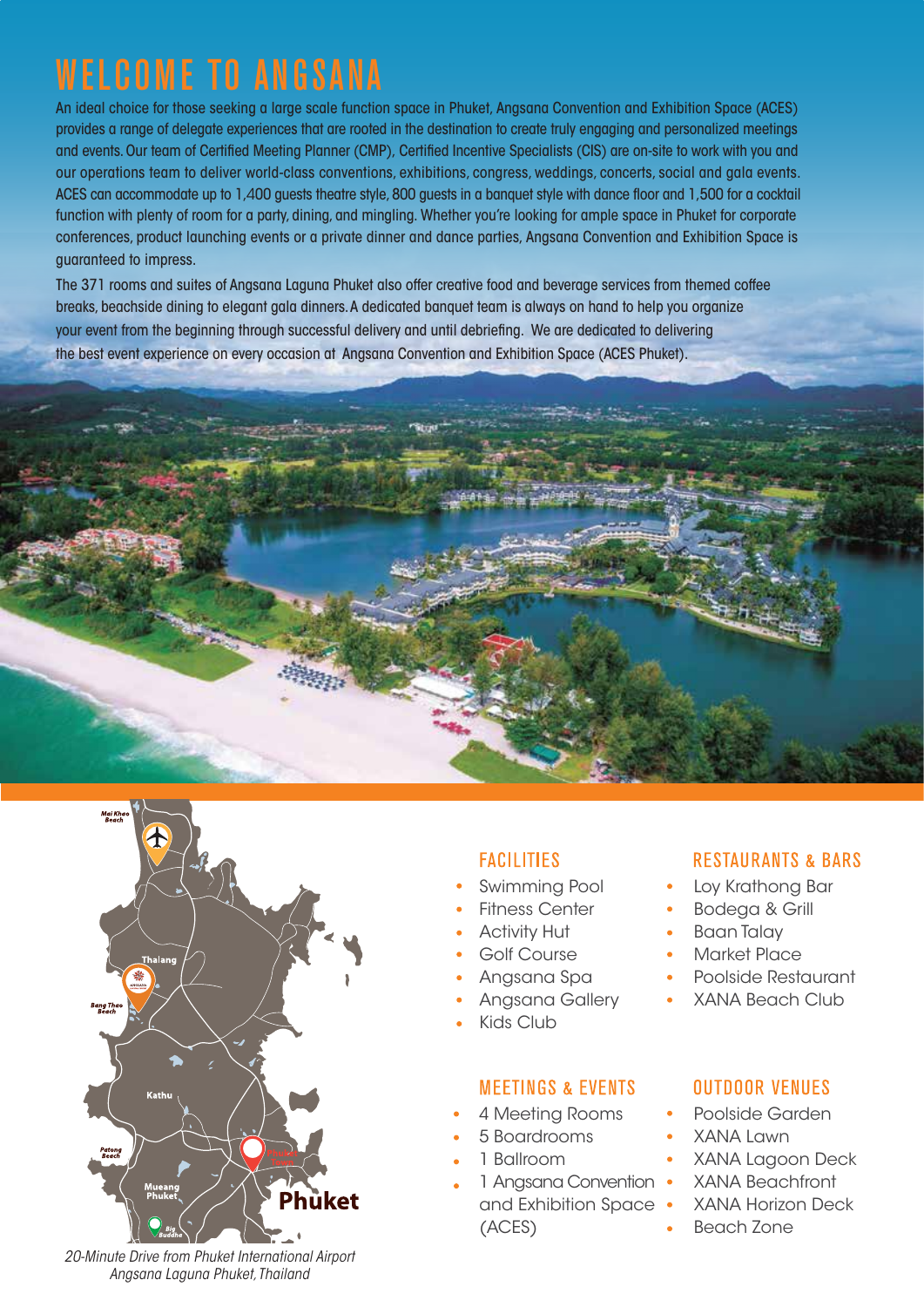| <b>FUNCTION ROOM</b>                             | HEIGHT | AREA       |     | $\overline{\cdots}$<br>$\sqrt{00000000}$ | <b>888 888</b> | $\bullet\bullet\bullet\bullet$ | 00000<br>00000 |      |
|--------------------------------------------------|--------|------------|-----|------------------------------------------|----------------|--------------------------------|----------------|------|
| Angsana Convention and<br>Exhibition Space(ACES) | 4-7 m  | ,500 (sqm) | 800 | 850                                      | ,400           | 225                            | 225            | ,500 |

# FLOOR PLAN

## ANGSANA CONVENTION AND EXHIBITION SPACE (ACES)